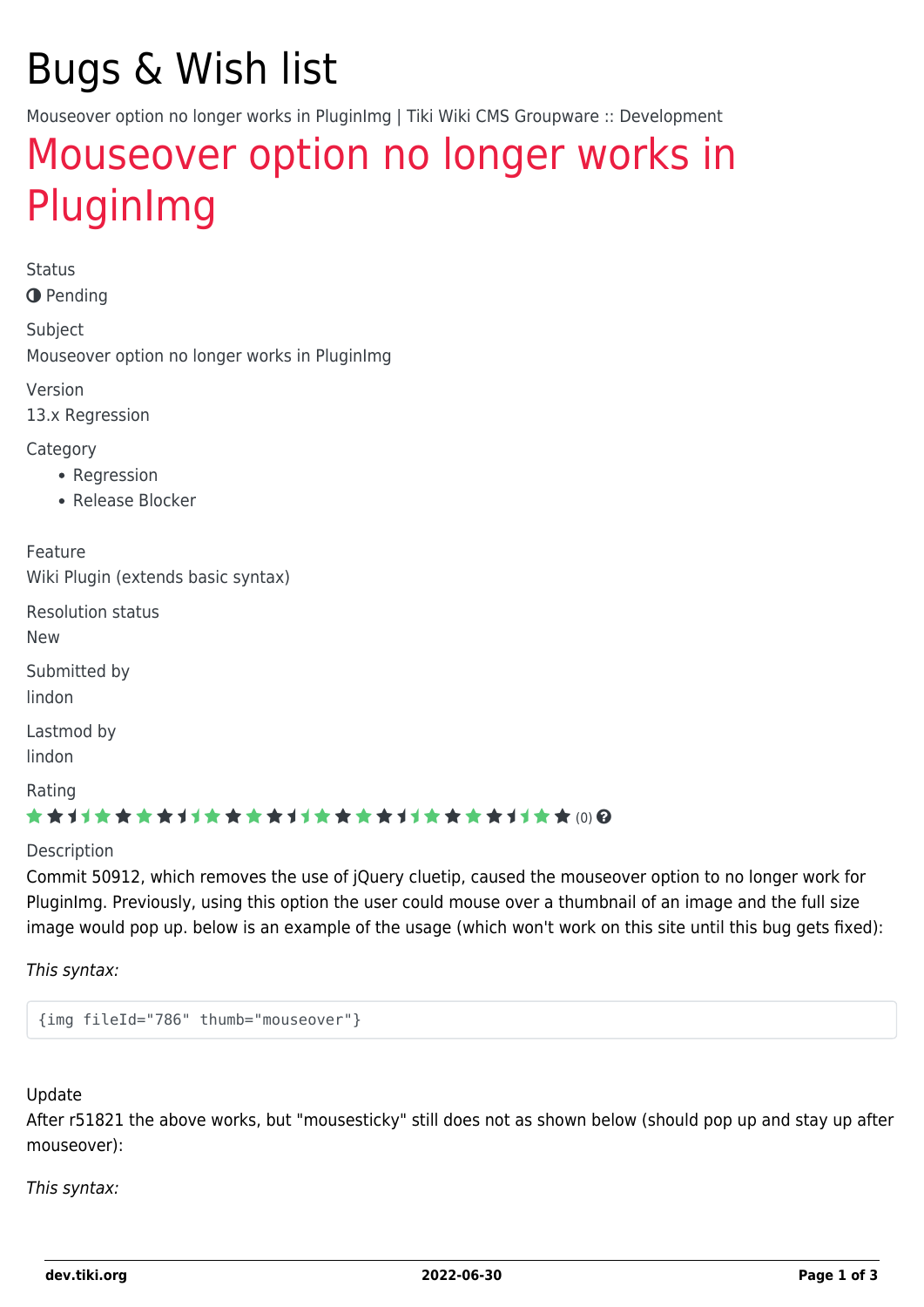#### Produces this:

Solution Hi Lindon,

I had fixed popover issue. Please refer the commit id 51821. Please check and advice.

Thanks.

Hi Manivannans, This fixes "mouseover" (thank you!) but "mousesticky" still doesn't work - see update to description above. Regards,

lindon

Importance

7

Easy to solve?

8

Priority

56

Demonstrate Bug (Tiki 19+)

#### Please demonstrate your bug on show2.tikiwiki.org

Version: trunk ▼ [Create show2.tikiwiki.org instance](#page--1-0)

Ticket ID 5288

Created

Saturday 28 June, 2014 21:50:20 GMT-0000

by lindon

LastModif Sunday 13 July, 2014 16:27:33 GMT-0000

## Comments

### Attachments

| filename | created | hits | comment | version | filetype |  |
|----------|---------|------|---------|---------|----------|--|
|          |         |      |         |         |          |  |